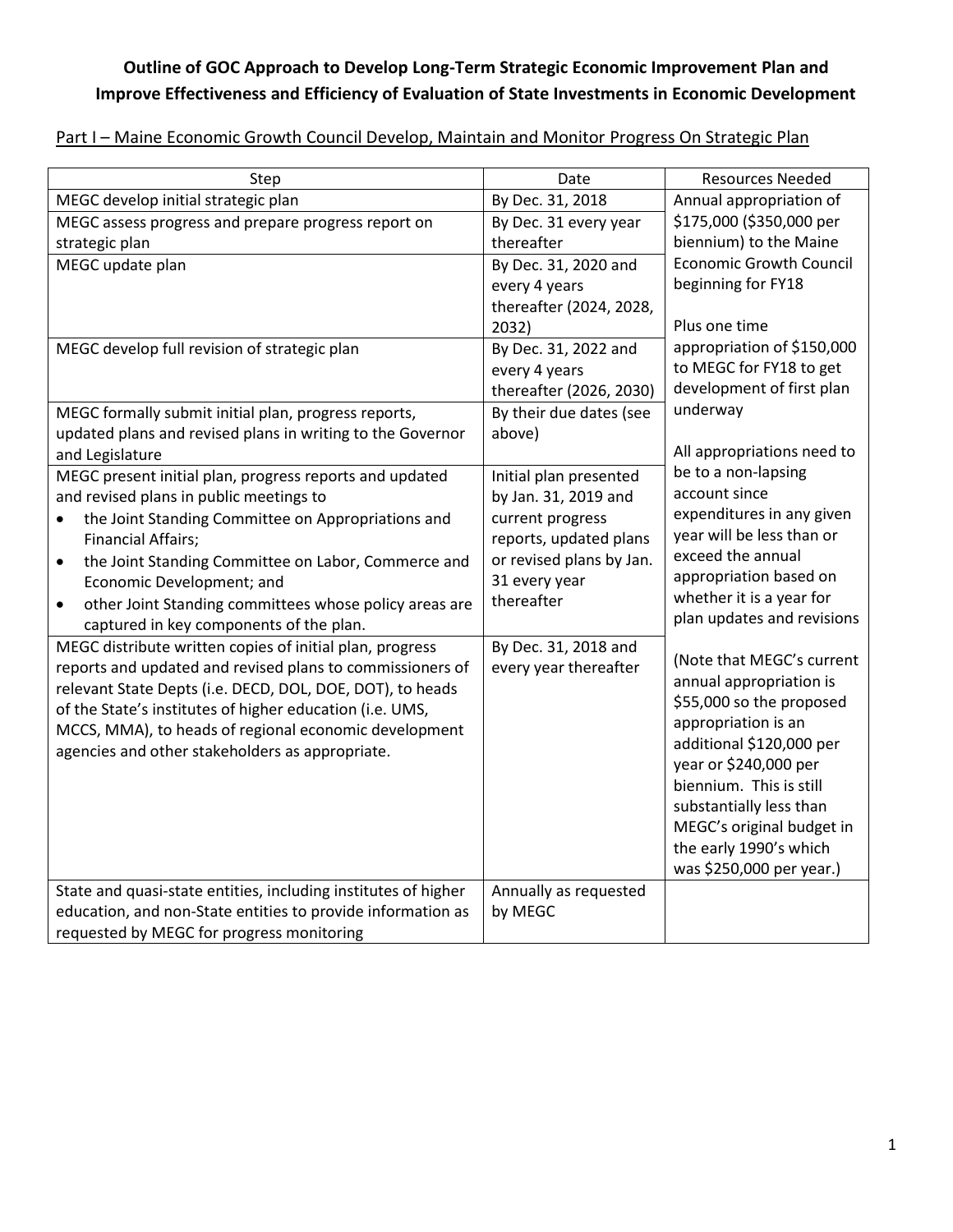## Part II – OPEGA Evaluate Individual Programs that are in State's Portfolio of Investments in Economic

Development (Programs Intended to Encourage and Support Research and Development and Economic Development in the State)

The process for these evaluations would mirror that currently established for OPEGA evaluations of tax expenditures programs some of which are also economic development programs.

OPEGA would determine the population and maintain on-going inventory of these programs in concert with GOC similar to what is currently required for tax expenditure programs. The most recent inventory of economic development programs developed by Maine Development Foundation would be used as the starting population. Additions and deletions would be made over time as legislative changes to programs are made. OPEGA would also propose, and the GOC would approve, which of the programs should receive full evaluations. OPEGA would also propose a schedule for review that incorporates the additional evaluations of economic development investments into the current 6-year cycle schedule for Tax Expenditure evaluations. OPEGA estimates this will result in approximately 8 evaluations per year. The GOC would review and approve the schedule annually.

Objectives for each individual program evaluation may include an assessment of:

- (a) The fiscal impact of the tax expenditure, including past and estimated future impacts;
- (b) The extent to which the design of the tax expenditure is effective in accomplishing the tax expenditure's purposes, intent or goals and consistent with best practices;
- (c) The extent to which the tax expenditure is achieving its purposes, intent or goals, taking into consideration the economic context, market conditions and indirect benefits;
- (d) The extent to which those actually benefiting from the tax expenditure are the intended beneficiaries;
- (e) The extent to which it is likely that the desired behavior might have occurred without the tax expenditure, taking into consideration similar tax expenditures offered by other states;
- (f) The extent to which the State's administration of the tax expenditure, including enforcement efforts, is efficient and effective;
- (g) The extent to which there are other state or federal tax expenditures, direct expenditures or other programs that have similar purposes, intent or goals as the tax expenditure, and the extent to which such similar initiatives are coordinated, complementary or duplicative;
- (h) The extent to which the tax expenditure is a cost-effective use of resources compared to other options for using the same resources or addressing the same purposes, intent or goals; and
- (i) Any opportunities to improve the effectiveness of the tax expenditure in meeting its purposes, intent or goals

The evaluation reports would include conclusions regarding the extent to which the program is meeting its purposes, intent or goals and may include recommendations for continuation or repeal of the program or modification of the program to improve its performance.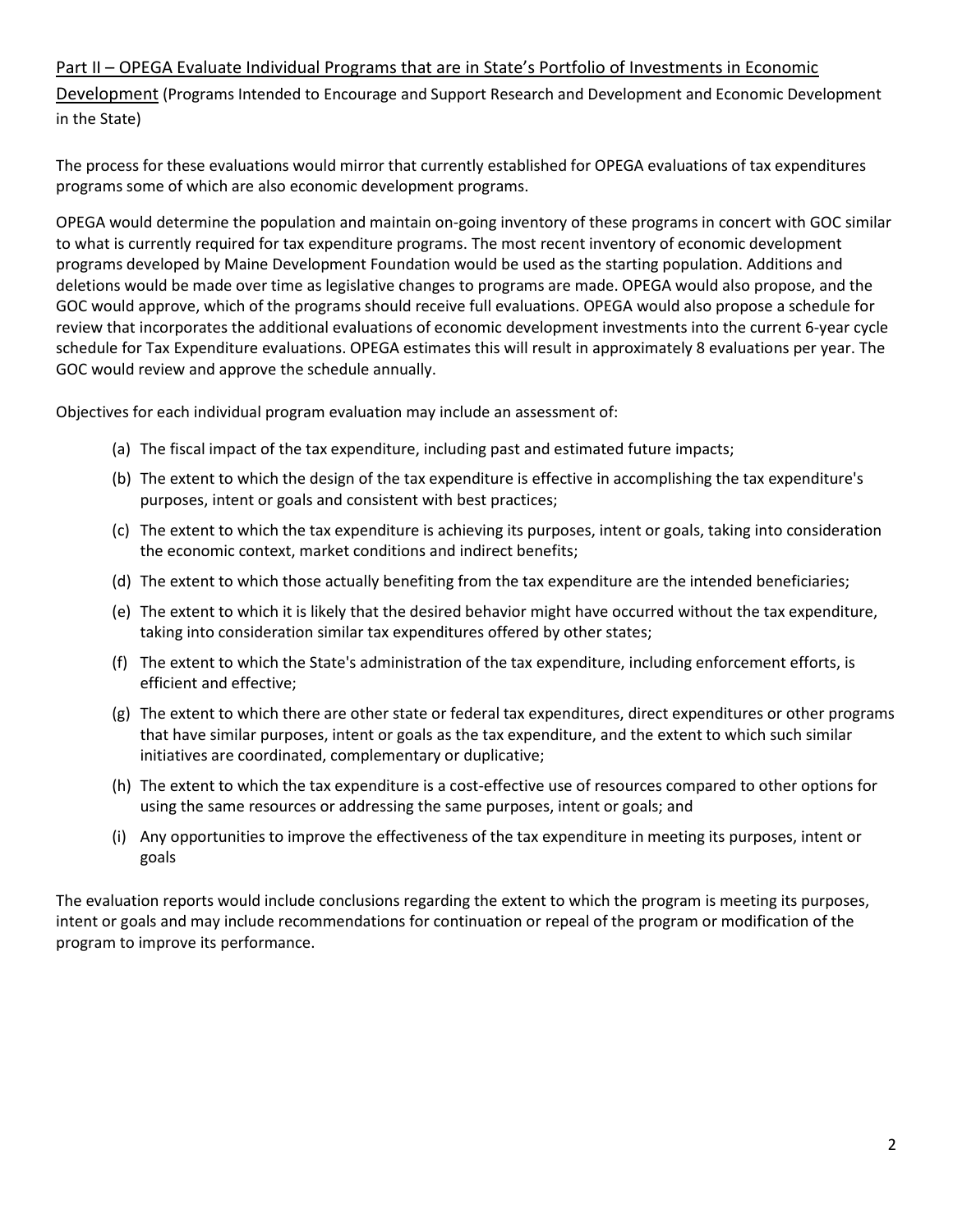| Step                                                 | Date                    | <b>Resources Needed</b>      |
|------------------------------------------------------|-------------------------|------------------------------|
| Specific steps for review of economic development    | Dates would align with  | There are currently 2 full   |
| programs would mirror those for the tax expenditure  | those for tax           | time staff dedicated to tax  |
| reviews which are established in 3 MRSA §§998 - 999. | expenditure reviews.    | expenditure reviews.         |
|                                                      | OPEGA is currently      | OPEGA estimates need for     |
|                                                      | determining what to     | at least 2 more Analysts     |
|                                                      | propose for reasonable  | and 1 Senior Analyst in the  |
|                                                      | timelines in the future | Office to take on this       |
|                                                      | given the Office's      | additional workload. Two     |
|                                                      | experience with the     | of those staff would be      |
|                                                      | 2016 tax expenditure    | dedicated to economic        |
|                                                      | evaluations.            | development/tax              |
|                                                      |                         | expenditure reviews and      |
|                                                      |                         | the other would be for the   |
|                                                      |                         | overall Office to allow for  |
|                                                      |                         | structuring the office so    |
|                                                      |                         | that some of the current     |
|                                                      |                         | roles and responsibilities   |
|                                                      |                         | the Director handles in      |
|                                                      |                         | evaluations can be shifted   |
|                                                      |                         | to another upper level       |
|                                                      |                         | staff position. Very rough   |
|                                                      |                         | estimate of additional       |
|                                                      |                         | funding required for the     |
|                                                      |                         | positions is \$332,000.      |
|                                                      |                         |                              |
|                                                      |                         | Additional staff would       |
|                                                      |                         | require additional office    |
|                                                      |                         | space for OPEGA as our       |
|                                                      |                         | current location is maxed    |
|                                                      |                         | out and already not well     |
|                                                      |                         | suited for the work we       |
|                                                      |                         | need to perform. This        |
|                                                      |                         | would require additional     |
|                                                      |                         | one time funding for         |
|                                                      |                         | creating, furnishing and     |
|                                                      |                         | equipping the additional     |
|                                                      |                         | space. Do not have a         |
|                                                      |                         | reasonable estimate of       |
|                                                      |                         | this additional cost at this |
|                                                      |                         | time.                        |